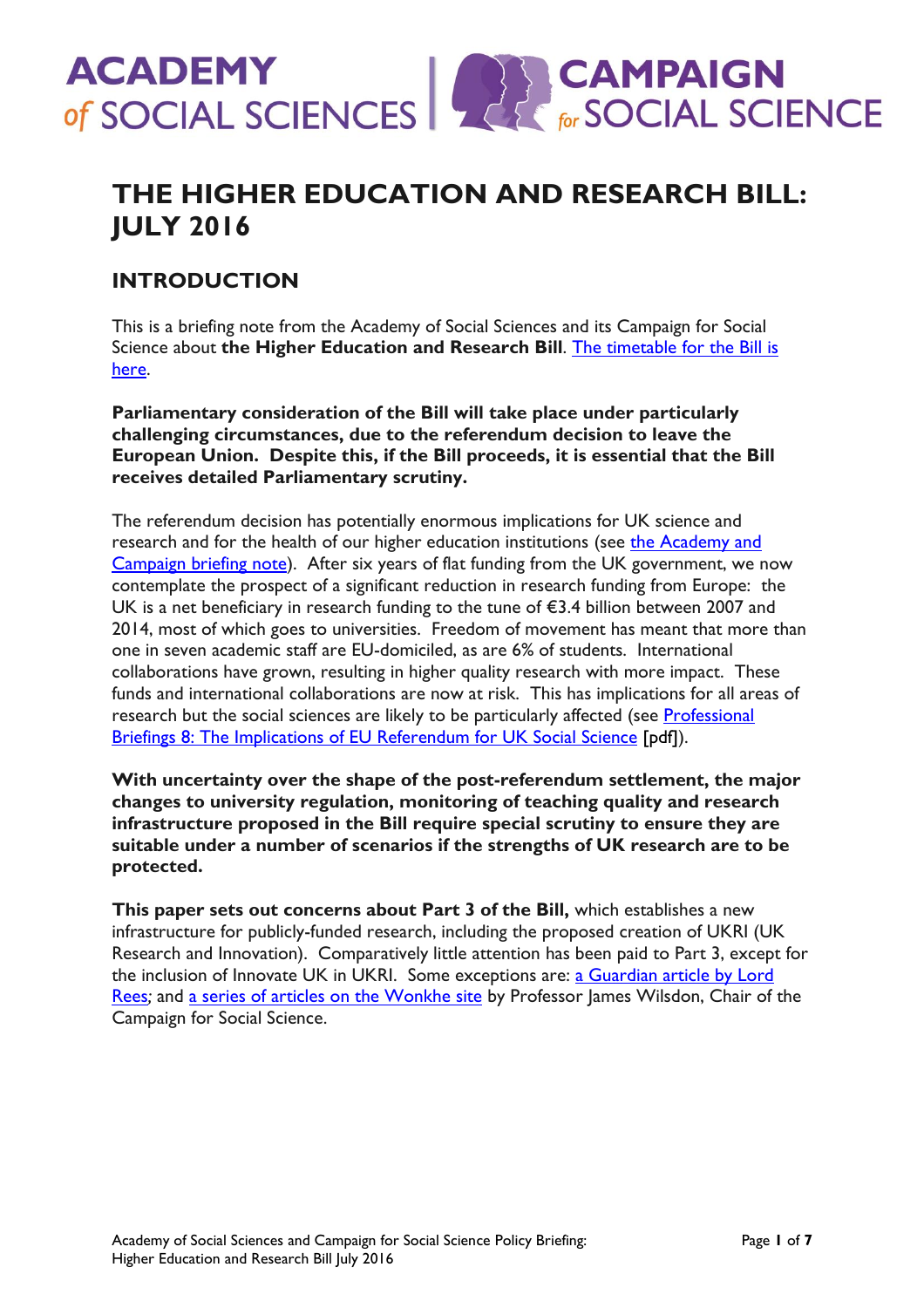### **THE WHITE PAPER:** *SUCCESS AS A KNOWLEDGE ECONOMY: TEACHING EXCELLENCE, SOCIAL MOBILITY & STUDENT CHOICE*

The Academy of Social Sciences and its Campaign for Social Science recognise there are a range of views about the proposed changes to the UK research infrastructure set out in the May 2016 White Paper. **Our aim here is to examine the specific provisions of the Bill in the light of the aspirations and assurances set out in the White Paper.** The White Paper makes a number of positive statements about existing UK research, and sets out aspirations for strengthening it further. These include:

- 1. Numerous expressions of 'commitment to the **dual support system** within England', with promises to enshrine this dual support system for research funding in law (for instance, p.17, para. 45; p. 20, last bullet point; p. 69, para 27).
- 2. Confirmation of 'the Government's **commitment to the Haldane principle**.' by which it means "that decisions on individual research proposals are best taken by researchers themselves through peer review" (p. 17, para. 45), noting further that "the prioritisation of spending within an allocation for an individual research discipline is not a decision for Ministers," (p. 67, para 20). While the Government does not promise to enshrine this understanding in the Bill, it says "we are formally restating the Government's commitment to the Haldane principle" (p.20, last bullet point) and that the Haldane principle would be 'reflected in the design of UKRI.' (p.71, para. 36)
- 3. Pledging that 'the seven **research discipline areas will continue to have strong and autonomous leadership**' (p.18, para. 45).
- 4. A commitment to structures that will promote more agile **inter-disciplinary and multi-disciplinary research** (page 16, paras. 42-44).
- 5. A promise that '**funding recipients will see little change except for a simplification of processes**. The peer review assessment and decision making will, as now, be undertaken by discipline experts.' (p.17, para. 46)
- 6. In relation to the creation of **UKRI**, the White Paper promises:
	- 6.1. That under UKRI, 'the names and brands of the Research Councils and Innovate UK will be retained.' (p. 20)
	- 6.2. That there will be a 'legislative requirement for the Secretary of State to consider the need for both academic and business representation and expertise on the Board' of UKRI (p.62, eighth bullet point)
	- 6.3. That the Government will seek to 'retain and strengthen leadership in specific research discipline areas, innovation and England only research funding by establishing **nine Councils within UKRI with delegated autonomy and authority**.' (p.20; see also Box 3.5 on pp. 72-73), and that a 'key principle underpinning this structure is the requirement to protect the autonomy of research and innovation leaders.' (p. 74)
	- 6.4. That these nine 'Councils will be responsible for the strategic leadership of their disciplines and on scientific, research and innovation matters.' (p. 63)
	- 6.5. That 'the Secretary of State will set budgets for each of the nine Councils through an annual grant letter.' (p.72)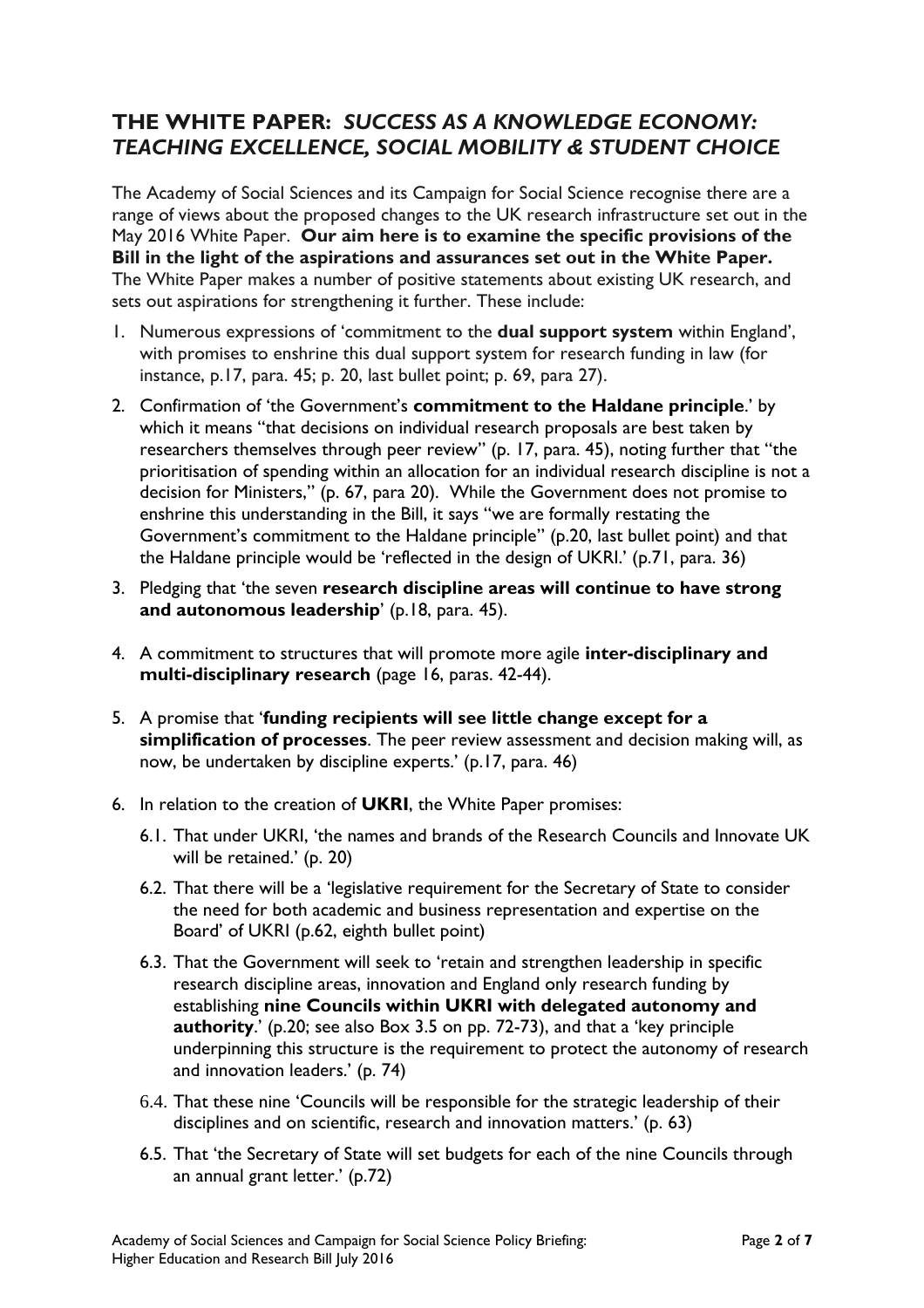# **THE HIGHER EDUCATION AND RESEARCH BILL 2016-17**

**The Academy of Social Sciences and its Campaign for Social Science are concerned that there are important disjunctions between the White Paper and Part 3 of the** *Higher Education and Research Bill***.** 

- *1. 'Haldane Principle'*
	- 1.1. Despite the White Paper, the 'Haldane principle' is not mentioned in the legislation. We recognise that there is no stable definition of the Haldane principle, and we are not seeking insertion of the phrase 'Haldane principle' into the Bill, precisely because it has so many possible interpretations. (See [POST;](http://www.parliament.uk/documents/post/pn099.pdf) [David Willetts](http://www.publications.parliament.uk/pa/cm201012/cmhansrd/cm101220/wmstext/101220m0001.htm)' [statement;](http://www.publications.parliament.uk/pa/cm201012/cmhansrd/cm101220/wmstext/101220m0001.htm) and [David Edgerton](http://www.publications.parliament.uk/pa/cm200809/cmselect/cmdius/168/16807.htm)'s discussion).
	- 1.2. But as commonly understood, the invocation of 'Haldane' refers to the proper relationship between the control or direction of science (including social science) by government, by the wider community and by scientists. We appreciate that public funding for science, including social science, requires democratic legitimacy, exercised both by Government and Parliament, and by public discussion. There have long been subtle interactions between research councils, Government (both with departmental and cross-departmental input) and public consultations (run by the Research Councils) in setting strategic plans.
	- 1.3. We see no reference to this process in the Bill, but instead a focus only on the powers of the Secretary of State, the UKRI Chief Executive and the UKRI Board in setting strategic aims, with no mention of the roles of the Research Committees and their constituent research communities in agreeing strategic agendas or influencing the allocations between them.
	- *1.4.* The social sciences have particular cause to be concerned about this. As departmental spending on research and evaluation programmes has been cut (see *[Research Excellence Framework 2014: Overview report by Main Panel C,](http://www.ref.ac.uk/media/ref/content/expanel/member/Main%20Panel%20C%20overview%20report.pdf) p.24)*, the terrain around 'Haldane' – to what extent should government departments fund their own departmental research directly, and to what extent should research council spending be directed to do so – can become even more contested. Under the current wording of the Bill, the Secretary of State, with agreement of the UKRI Chief Executive and Board, could direct funding to meet particular short-term government social policy priorities, or rule out certain subjects, with little discussion with scientific communities or the public.
	- 1.5. We do not argue for any rigid demarcation of what should be the responsibility of governmental departmental spend, nor for a rigid distinction between basic and applied research (which again has a distinct lack of usefulness in the social sciences). We welcome the creation of interdisciplinary 'grand challenge' strategic themes. **But the Bill as currently drafted refers only to a 'top down' process for setting strategic goals and allocating resources between them, and the narrowness of the interpretation of the 'Haldane Principle' set forth in the White Paper does not assuage our concerns.** We return to this with some concrete suggestions in section 3 below.

#### 2. *Dual Support*

2.1. 'Dual support' refers to the fact that Government supports research both by funding grants and capacity building through the Research Councils, while the UK's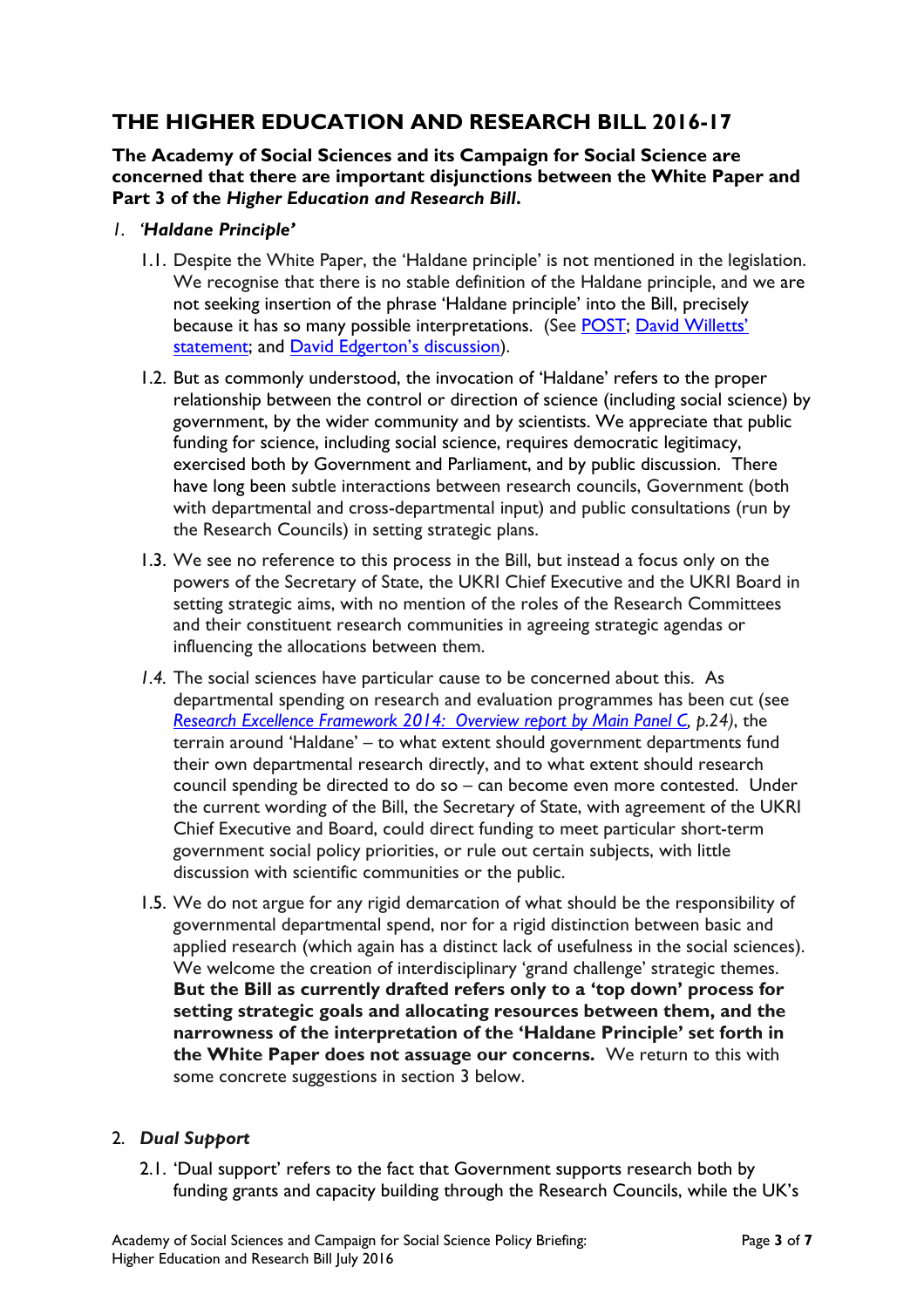Funding Councils provide block grant funding to support research infrastructure and enable institutions to undertake research of their choosing. This funding provides capacity to undertake research funded by the private sector, Government Departments, charities, the European Union and other international bodies, all for public benefit research. It is distributed on the basis of the excellence of individual departments in higher education institutions, using the results of the Research Excellence Framework (REF), and is therefore responsive to departmental and disciplinary performance. This allows individual Higher Education Institutions to take their own strategic decisions, and covers not only the 'well-found laboratory' but the funding for data labs and so on in the social sciences, increasingly important if UK social science is to make better use of the growing potential of a wide range of data to support social science research and public policy and practice. There is much evidence that this pluralism – with the provision of infrastructure funding to allow institutions to take different decisions – underpins the excellent performance of UK science and research. (See

[www.hefce.ac.uk/news/newsarchive/2014/Name,100780,en.html;](http://www.hefce.ac.uk/news/newsarchive/2014/Name,100780,en.html) [www.hefce.ac.uk/pubs/rereports/Year/2014/qrreview/Title,101530,en.html\)](http://www.hefce.ac.uk/pubs/rereports/Year/2014/qrreview/Title,101530,en.html)

- 2.2. More recently, HEFCE (the Higher Education Funding Council for England) has had a role in discussions about 'strategically vulnerable subjects', including many science disciplines, area studies and language skills. As these relate both to research capacity and teaching, including undergraduate teaching, they fall outside the remit of the Research Councils as currently constituted. Without 'directing' the behavior of individual HEIs, the funding councils have exercised a useful function in coordinating national discussions and directing funding to support initiatives to address these issues. Examples in the social sciences include the support of HEFCE for the Q-Step initiative, led by the Nuffield Foundation and also supported by the ESRC, to improve quantitative skills in UK social science undergraduates, and initiatives in area studies, to ensure national capacity in social, economic and political understanding of e.g., the Middle East.
- 2.3. Section 95 (3) of the Bill refers to a 'balanced funding principle' between the new Research England and the research committees under UKRI, with the balance between them to be set by the Secretary of State with advice from UKRI. (The Bill covers only that part of the dual support system currently provided by HEFCE, not its devolved counterparts in Scotland, Wales and Northern Ireland). Section 89 of Part 3 of the Bill, the only section which addresses the role of Research England (the proposed successor to HEFCE) states "UKRI must arrange for Research England to exercise such functions of UKRI as UKRI may determine for the purpose of giving financial support….for the undertaking of research by the provider; or the provision of facilities, or the carrying out of other activities, by the provider which its governing body considers it is necessary or desirable to provide or carry out for the purposes of, or in connection with, research."
- 2.4. Far from enshrining dual support, the Bill leaves the decision wholly to UKRI (as agreed by the Secretary of State) about the appropriate balance, and seems to envisage no role for research or teaching communities to influence strategic capacity building which straddles research and teaching. **We think detailed Parliamentary consideration should be given to the issue of whether this is sufficient protection for the dual support system**.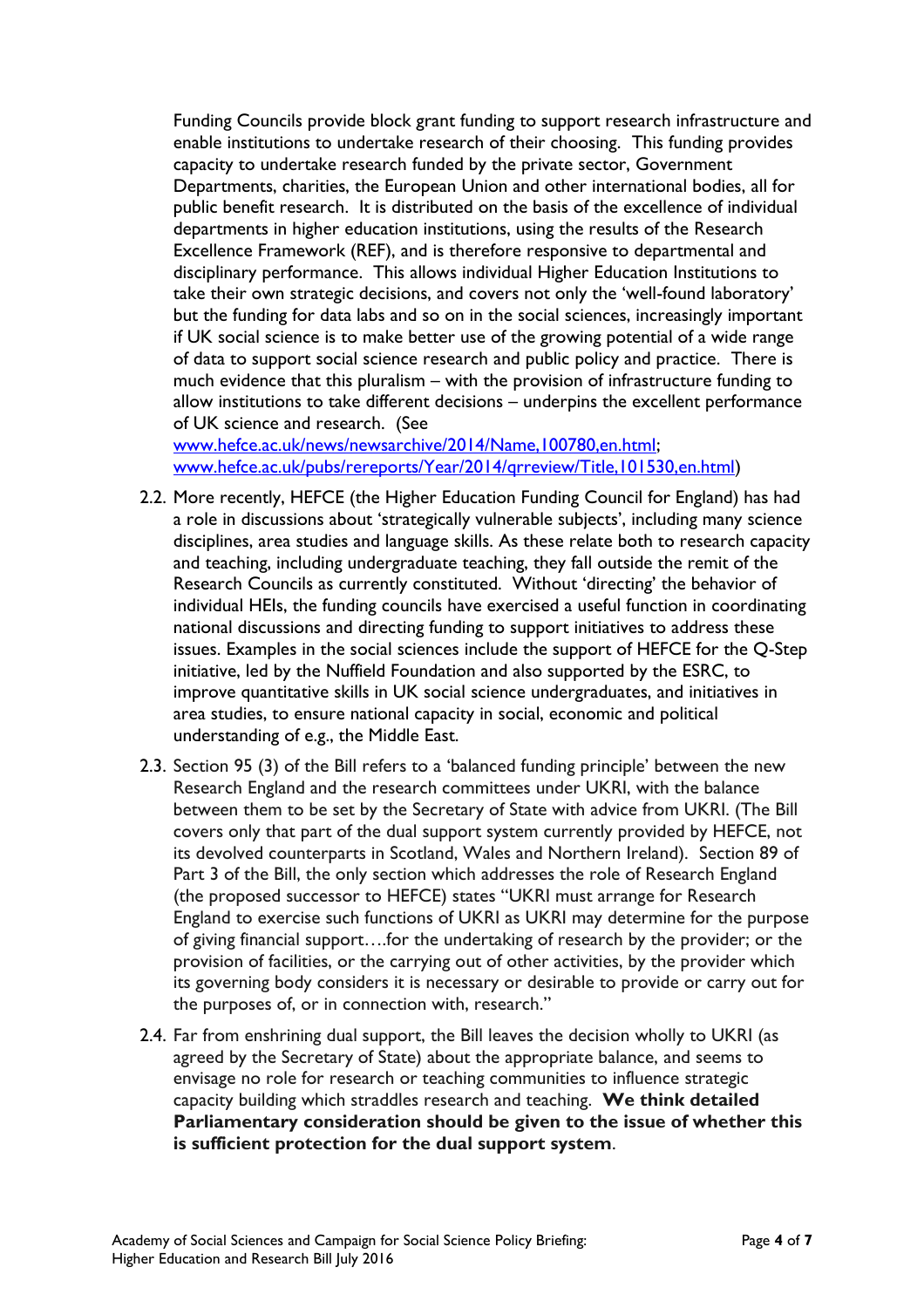#### *3. Strategic Planning*

- 3.1. The AcSS and CfSS have real concerns about the strategic planning model set forth in the Bill and its implications for autonomy and leadership of the research discipline areas, which appears different from the tone of the White Paper.
- 3.2. A primary question is where the exact lines of authority and responsibility lie across the Secretary of State, the UKRI Chief Executive, the UKRI Board and the Executive Chairs of the Research Committees (previously known as the Research Councils). The Bill is careful to enumerate the *explicit rights* of Secretary of State and UKRI Chief Executive in regards to strategic planning and ministerial appointment of UKRI Board, but these are nowhere matched by an *explicit duty* to consult with Research Committees or their constituent research communities.
- 3.3. The danger is that this could lead to a top down model of research, with little mediation, which could undermine innovative and beneficial research, and which could undermine autonomy.
- 3.4. We recognize that BIS (and its predecessors) have always had a role in developing strategic research themes, but the actual process is supple and nuanced in ways that the current Bill draft does not capture. The Bill detaches the Executive Chairs of Research Committees from direct contact with the UKRI Board and from Ministers. It does not recognize that the current process of strategic research planning involves continuing two-way conversations between BIS, the research councils and their constituent research communities.
- 3.5. **We believe that a duty to consult with research communities should be enshrined in law.** This could take the form of a provision in the Bill that UKRI and the Secretary of State have 'a duty to consult with the Research Committees and their research communities' before strategic plans are set by UKRI.
- 3.6. The Academy and its Campaign also believe that all main areas of Research Committee endeavor, including the social sciences, should be represented on the board of UKRI, and that this would best be achieved by ensuring the inclusion of the Executive Chairs of all the Research Committees on the UKRI board, as recommended in the Nurse Review. There is no explanation in the White Paper as to why this recommendation was not followed.
- 3.7. While Schedule 9 of the Bill states that the Secretary of State in appointing the UKRI Board must "have regard to the desirability of the members (between them) having experience of: research into science, technology, humanities and new ideas; the development and exploitation of science, technology and new ideas; and industrial, commercial and financial matters", it risks detaching the Executive Chairs of the Research Committees from strategic planning and decisions about resource allocation (which will now be, in the main, the responsibility of UKRI, not BIS, though the Secretary of State "may make grants to UKRI of such amounts, and subject to such terms and conditions, as the Secretary of State considers appropriate"). This could also insulate the UKRI Board from hearing the views of diverse research communities. It vests considerable power in the Chief Executive of UKRI and a Board with no representation of Research Committees and no duties to consult their constituent research communities.
- 3.8. **We recommend that the Bill should be amended to follow the recommendations in the Nurse Review that the Executive Chairs of the Research Committees are** *ex officio* **members of the UKRI Board**.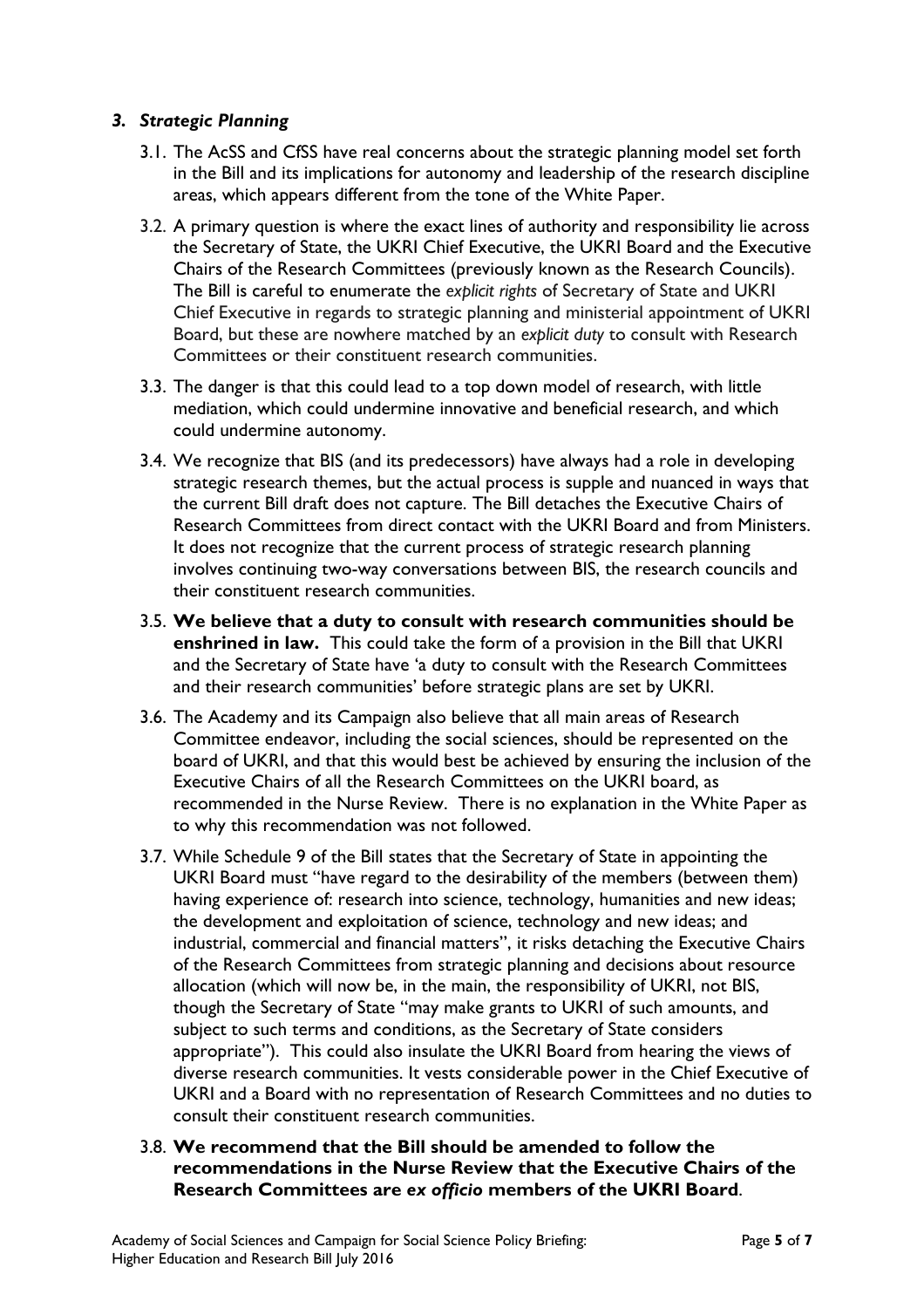### 4. *Remit of the Research Committees/ Councils*

- 4.1. The Academy of Social Sciences and its Campaign for Social Science are concerned about **the narrowness of the proposed remit of UKRI and its Research Committees.** Paragraph 87, part 4) states that they should: "have regard to the desirability of (a) contributing to economic growth in the United Kingdom and (b) improving quality of life (whether in the United Kingdom or elsewhere)" (PP. 87, Sec. 4).
- 4.2. We believe that the language of 'quality of life' is too limiting. Much social science research may have an indirect link to 'quality of life' but still be of public benefit. For instance, does descriptive research on the implications of government economic policies such as that carried out the Institute of Fiscal Studies lead to a direct improvement in quality of life? Does funding for the British General Election Studies, or basic research on child development? Does research on 'public understanding of science', which has led to greater appreciation of the need for continuing engagement and debate? Yet these are clearly of public benefit, not only in contributing to scientific understanding but in helping governments and the public understand the implication for future policies and changes in professional practices. We commend the Government's proposed approach to 'public benefit research' in its [draft Data Sharing Bill.](https://www.gov.uk/government/uploads/system/uploads/attachment_data/file/503905/29-02-16_Data_Legislation_Proposals_-_Con_Doc_-_final__3_.pdf)
- **4.3.We therefore recommend that the language of the Bill be amended so that the second duty is "public benefit research", or "research for public good" instead of or in addition to 'quality of life'.**

### *5. Definition of 'science'*

- 5.1. While Paragraph 102 of the Bill ('Definitions') makes it clear that the definition of '"science" includes social science', the language of the Bill focuses repeatedly on 'research into science, technology, humanities and new ideas' (Part I, PP 85, 99, and Schedule 9, PP 2). We see no reason why this should be left to a single clause in the Bill.
- 5.2. We believe that it right that the formulation in throughout the Bill (PP 85, 99) should explicitly reflect all relevant fields, and better reflect the Research Committees listed in PP 87. This is particularly important given the powers to change the names and numbers of research committees proposed in the Bill.
- **5.3.We believe that the Bill should be amended to include the term 'social science' throughout PP 85, 99 and Schedule 9.**

#### *6. Royal Charter Issues and protection for the Research Committees*

- 6.1. The Bill provides, in reference to the schedule laying out the Research Councils and their activities, that 'The Secretary of State may by regulations — (a) amend the first column of the table in subsection (1) in consequence of provision made by regulations under section 84; (b) amend the second column of that table' (PP 87).
- 6.2. This means that the Secretary of State may change or alter the Research Councils at any time simply through regulation, unlike Research England or Innovate UK. This